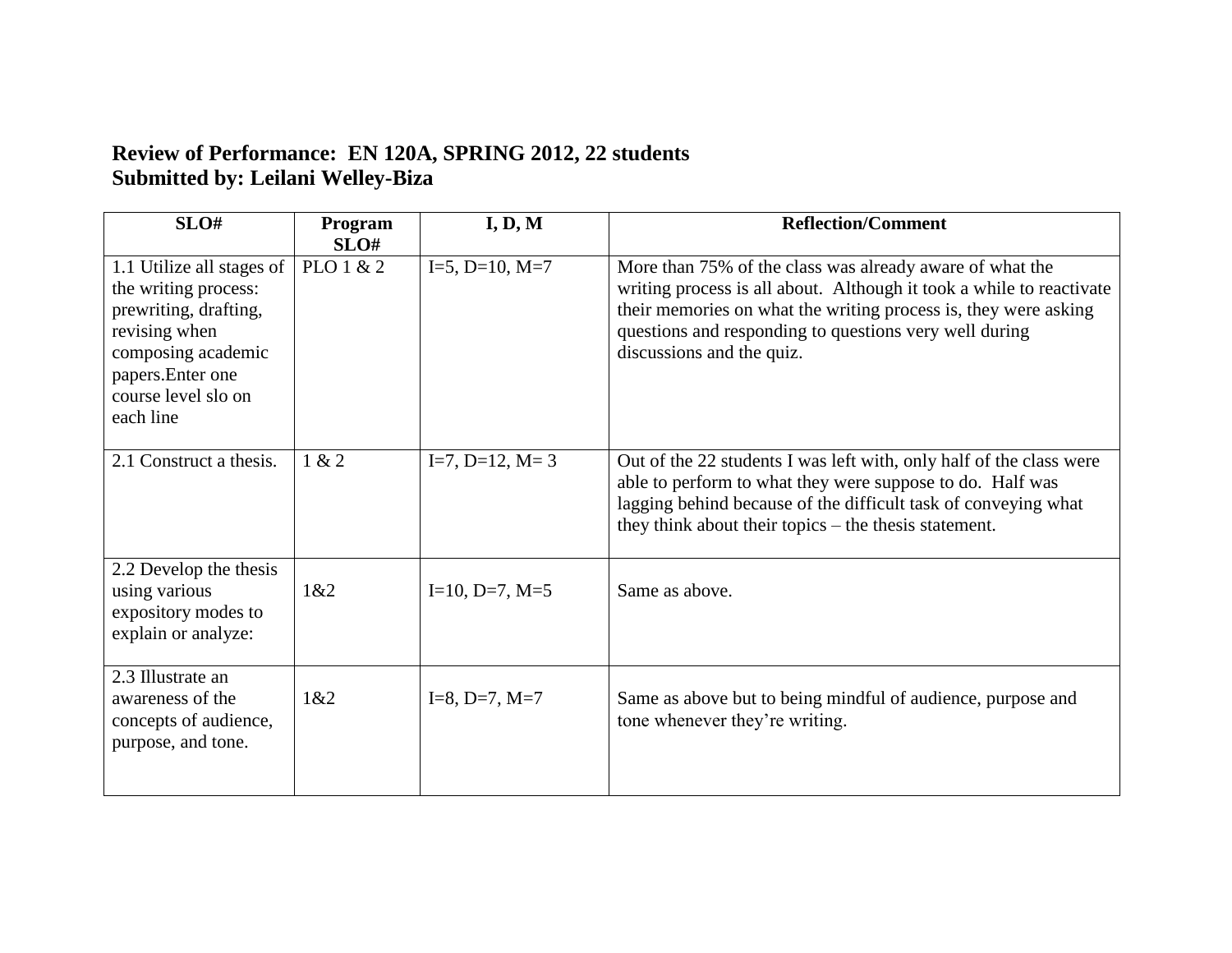| 2.4 Draft a<br>composition that<br>exhibits unity,<br>coherence and logical<br>organization of<br>information.                                                                                                         | 1&2 | $I=11, D=7, M=4$       | The numbers were pretty unsatisfactory. Although, most of the<br>students were showing signs of mastery in writing in English,<br>they had a hard time trying to organize their ideas to meet if not<br>all but some of the elements of writing. 11 of them seemed to be<br>doing ok and out of that 11, 4 were exceptional, organization<br>wise.                                                                                                                                                          |
|------------------------------------------------------------------------------------------------------------------------------------------------------------------------------------------------------------------------|-----|------------------------|-------------------------------------------------------------------------------------------------------------------------------------------------------------------------------------------------------------------------------------------------------------------------------------------------------------------------------------------------------------------------------------------------------------------------------------------------------------------------------------------------------------|
| 2.5 Utilize word<br>processing software<br>such as MS Word to<br>format, draft, save,<br>revise, and print<br>compositions. Also,<br>monitor spelling,<br>grammar, and through<br>the use of electronic<br>technology. | 1&2 | $I=4, D=10, M=8$       | This was their favorite part, because almost all the students in this<br>class prefer to type their papers instead of handwriting their<br>papers. They especially love the part where the computer would<br>revise and edit their errors so by the time they submit their final<br>drafts, their papers would be almost free of errors especially<br>mechanical errors. The 4 that fell under the 'I' apparently had no<br>previous experience with computers and it made it hard for them<br>to catch up. |
| 3.1 Develop a thesis<br>by applying elements<br>of argumentation and<br>persuasion.                                                                                                                                    | 3   | $I=10$ , $D=8$ , $M=4$ | This SLO seemed to have always come with extra setbacks. We<br>were going back and forth with what an argumentation paper<br>entails and it created a lot of anxiety for more than half of the<br>class. The four that mastered were able to overcome the<br>stumbling block and were able to give me a hand in assisting<br>those who still couldn't grasp on to the idea. On an average level,<br>8 out of the 22 did okay and the rest didn't quite get what they<br>were doing.                         |